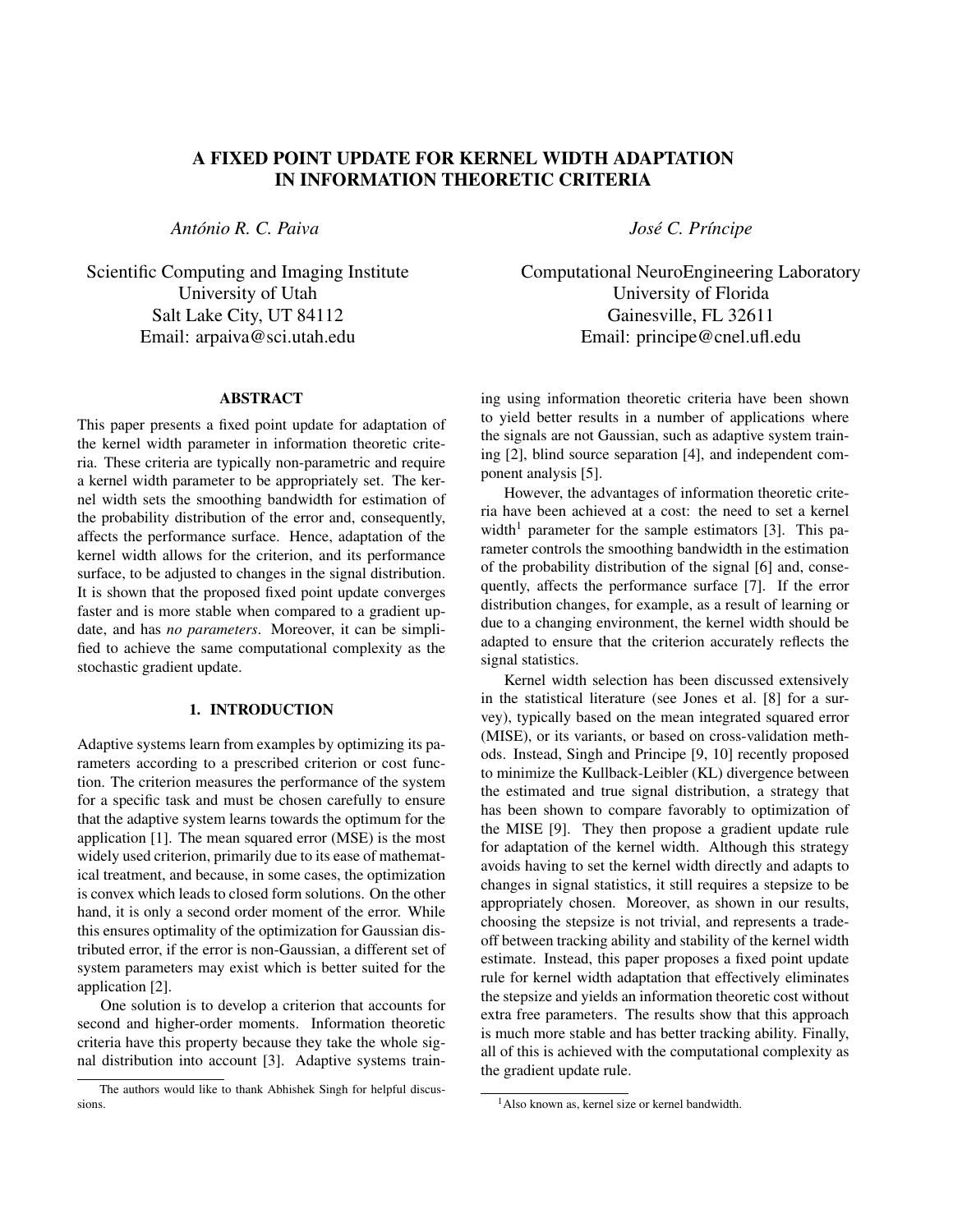## 2. CRITERION FOR KERNEL WIDTH ADAPTATION

Information theoretic criteria summarize the signal distribution. In these criteria, the kernel width controls the smoothing introduced by a kernel function used for non-parametric estimation of the probability density function (pdf) from samples, as in Parzen windows [6]. Thus, the ideal kernel width should be such that the corresponding pdf estimate approximates the true distribution.

To solve this problem, Singh and Principe [9] proposed to minimize the KL divergence between the true and estimated pdfs, denoted  $f(x)$  and  $\hat{f}_{\sigma}(x)$ , as a function of the kernel width. That is, to minimize

$$
D_{KL}(f||\hat{f}_{\sigma}) = \int f(x) \log \left(\frac{f(x)}{\hat{f}_{\sigma}(x)}\right) dx, \qquad (1)
$$

where the subscript  $\sigma$  in  $\hat{f}$  explicitly shows the dependence of the estimated pdf on the kernel width  $\sigma$ . Expanding eq. 1, we obtain

$$
D_{KL}(f||\hat{f}_{\sigma})
$$
  
=  $\int f(x) \log(f(x)) dx - \int \log(\hat{f}_{\sigma}(x)) f(x) dx$  (2a)  

$$
\int f(x) \log(f(x)) dx - E[\log(\hat{f}_{\sigma}(x))]
$$
 (2b)

$$
= \int f(x) \log(f(x)) dx - E\left[\log(\hat{f}_{\sigma}(x))\right].
$$
 (2b)

where  $E[\cdot]$  denotes the expectation over x with regards to the true distribution. Since the first term of eq. 2b does not depend on the kernel width, minimizing  $D_{KL}(f \| \hat{f}_{\sigma})$  with respect to  $\sigma$  is achieved by maximizing the second term. Hence, the optimum kernel width is the  $\sigma$  that maximizes the criterion,

$$
J_{KL}(\sigma) = E\left[\log(\hat{f}_{\sigma}(x))\right].\tag{3}
$$

In practice,  $J_{KL}(\sigma)$  must be estimated from samples  ${x_1, x_2, \ldots, x_N}$ . The estimated distribution evaluated at  $x$  is given by [6],

$$
\hat{f}_{\sigma}(x) = \frac{1}{N} \sum_{i=1}^{N} K_{\sigma}(x - x_i),
$$
\n(4)

where  $K_{\sigma}$  is the smoothing kernel function, often taken to be a symmetric probability density, with width  $\sigma$ . In this work, we will consider only the Gaussian kernel,

$$
G_{\sigma}(x) = \frac{1}{\sqrt{2\pi}\sigma} \exp\left(-\frac{x^2}{2\sigma^2}\right). \tag{5}
$$

Substituting in eq. 3 and approximating the expectation as the mean over the samples, yields the following estimator,

$$
\hat{J}_{KL}(\sigma) = \frac{1}{N} \sum_{i=1}^{N} \log \left( \frac{1}{N-1} \sum_{j=1, j \neq i} G_{\sigma}(x - x_j) \right). \tag{6}
$$

#### 3. FIXED POINT UPDATE

The optimum kernel width corresponds to the maximum of  $J_{KL}(\sigma)$ , which can be found by equating to zero its derivative with regards to  $\sigma$ . The derivative of  $J_{KL}(\sigma)$  is

$$
\frac{\partial J_{KL}(\sigma)}{\partial \sigma} = E \left[ \frac{\partial \hat{f}_{\sigma}(x) / \partial \sigma}{\hat{f}_{\sigma}(x)} \right]
$$
(7)  

$$
= E \left[ \frac{\sum_{i=1}^{N} \exp \left( -\frac{(x - x_i)^2}{2\sigma^2} \right) \left( \frac{(x - x_i)^2}{\sigma^3} - \frac{1}{\sigma} \right)}{\sum_{i=1}^{N} \exp \left( -\frac{(x - x_i)^2}{2\sigma^2} \right)} \right].
$$
(8)

Then, equating to zero yields

$$
\frac{\partial J_{KL}(\sigma)}{\partial \sigma} = 0
$$

$$
\Leftrightarrow \frac{1}{\sigma^2} E\left[\frac{\sum_{i=1}^N \exp\left(-\frac{(x-x_i)^2}{2\sigma^2}\right)(x-x_i)^2}{\sum_{i=1}^N \exp\left(-\frac{(x-x_i)^2}{2\sigma^2}\right)}\right] = 1
$$

$$
\Leftrightarrow \sigma = \sqrt{E\left[\frac{\sum_{i=1}^N \exp\left(-\frac{(x-x_i)^2}{2\sigma^2}\right)(x-x_i)^2}{\sum_{i=1}^N \exp\left(-\frac{(x-x_i)^2}{2\sigma^2}\right)}\right]}.
$$
(9)

Thus, a fixed point update towards the optimum kernel width is

$$
\sigma_{n+1} = \sqrt{\frac{1}{N} \sum_{i=1}^{N} \frac{\sum_{j=1, j \neq i}^{N} \exp\left(-\frac{(x_i - x_j)^2}{2\sigma_n^2}\right) (x_i - x_j)^2}{\sum_{j=1, j \neq i}^{N} \exp\left(-\frac{(x_i - x_j)^2}{2\sigma_n^2}\right)}},
$$
\n(10)

where the expectation has been replaced with the sample mean. Note that the fixed point update converges because the mapping has derivative smaller than one and is therefore contractive, as demonstrated in Fig. 1. It is interesting to verify that the proposed fixed point update ensures that the estimated kernel width is non-negative. Note that the



**Fig. 1**: Fixed point update (eq. 10) as a function of  $\sigma_{n-1}$ , (a) for signals with the standard deviation shown in the legend, and (b) its corresponding derivative. The ' $\circ$ ' marks in (a) indicate the fixed points.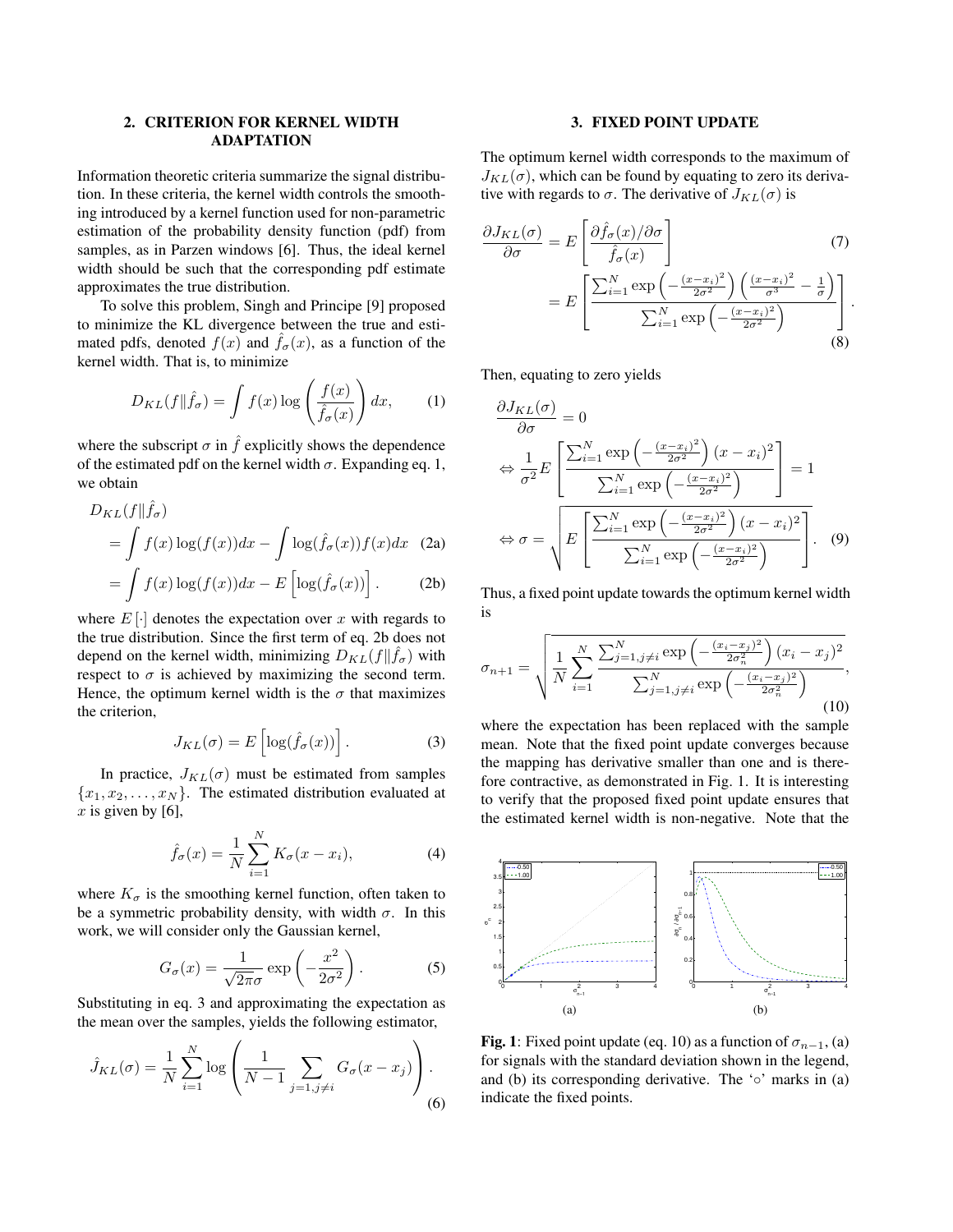gradient update does not ensure non-negativity and it must be enforced externally.

The main problem with this fixed point update rule is its computational complexity, which is  $\mathcal{O}(N^2)$ , due to the approximation of the expectation with the sample mean. Typically, however, the kernel width will be adapted together with the system parameters at every update step. Hence, instead of approximating the expectation directly, it can be approximated over time.

Specifically, we propose to approximate the expectation by evaluating its argument for the current sample (with the sums running over the previous  $N - 1$  samples) and average over the previous  $N$  values. This requires that we keep track of the previous  $N$  evaluations of the argument of the expectation. Summarizing, the estimated kernel width for the nth update step is,

$$
\sigma_n = \sqrt{\frac{1}{N} \sum_{i=n-N+1}^{n} \tilde{\sigma}_i^2},
$$
\n(11)

where,

$$
\tilde{\sigma}_n^2 = \frac{\sum_{i=n-N+1}^{n-1} \exp\left(-\frac{(x_n - x_i)^2}{2\sigma_{n-1}^2}\right) (x_n - x_i)^2}{\sum_{j=n-N+1}^{n-1} \exp\left(-\frac{(x_n - x_i)^2}{2\sigma_{n-1}^2}\right)}.
$$
 (12)

In essence, this approach is equivalent to using an averaging filter to smooth noisy estimates of the square of the kernel width,  $\tilde{\sigma}_i^2$ . Note that the memory depth of the averaging was set equal to the number of samples for density estimation  $N$ , since this parameter already controls the temporal resolution of the gradient on the system parameters. Moreover, in this way one avoids dependence on additional parameters. Obviously, this parameter can be fine tuned, but a user does not need to and setting it is very intuitive. All our results use the default value.

The computation complexity of the fixed point update described in eqs. 11 and 12 is only  $\mathcal{O}(N)$ . This is just like the stochastic gradient update proposed in [9, 10], and avoids the need to set a stepsize. The only caveat being the need to store N intermediate values of  $\tilde{\sigma}_i^2$ . Nevertheless, since in practice  $N$  is a relatively small number, typically around 100 or less, this is a minor issue.

Integrating the kernel width update rule in the learning process of an adaptive system follows naturally. At every step, one starts by updating the estimate of the kernel width given the latest sample. Then, the system's parameters are updated according to the information theoretic criteria update strategy using the estimated kernel size.



Fig. 2: Comparison of the estimated kernel width using the gradient and fixed point update of non-stationary signals. Two cases are shown: (a) the power of the signal decays exponentially, and (b) the signal has an abrupt change in power.

### 4. SIMULATION RESULTS

The fixed point update is now compared to the stochastic gradient update<sup>2</sup> for the estimation of the kernel width on non-stationary signals. We show that the fixed point update rule converges faster to the optimum kernel width and yields a more stable estimate.

The examples shown here mimic typical situations where the error signal of an adaptive system changes over time; i.e., the signal is non-stationary. This can be a normal consequence of the training (Fig. 2(a)), or due to changes in the

<sup>&</sup>lt;sup>2</sup>The kernel width was adapted by doing stochastic gradient ascend according to eq. 8, after dropping the expectation [9, 10].